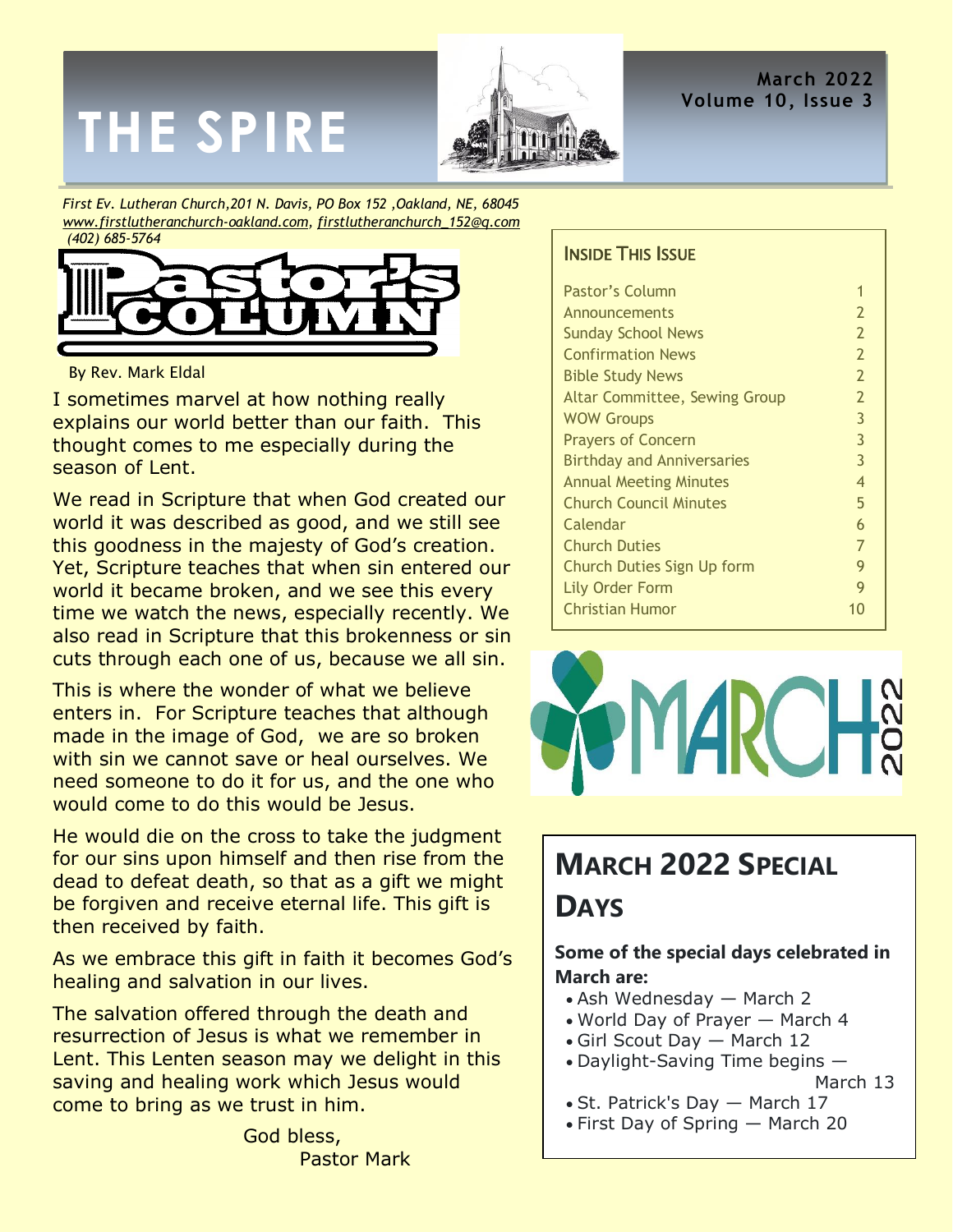# **ANNOUNCEMENTS**

**If anyone would like to donate Thrivent dollars** to First Ev. Lutheran Church, please notify Thrivent by the end of March. If you have questions, you can contact Clare Wiltse.

**Please join us for Ash Wednesday Service** March 2nd - 7:00 PM (No meal Following) and **Lenten Services** starting March 9th @ 6:30 PM (a meal will be served afterwards.)

**During Lent,** on Friday mornings, Men's Lenten Prayer Breakfasts are being held at the city auditorium from 6:00 a.m. – 7:30 a.m. **FELC Men will serve April 1, 2022 at 5:00 a.m.**

**World Day of Prayer** is Friday, March 4. Salem Covenant invites you to join them at 2:00 p.m. Please contact Robyn Johnson to R.S.V.P. (402) 380-9090.

**If you would like a complimentary bible,** please feel free to take one from the pew as a gift from First Ev. Lutheran Church.

**The 2022 offertory envelopes** are in the multipurpose room, please take yours home.

#### **SUNDAY SCHOOL NEWS**

Sunday School will sing March 13, April 10<sup>th</sup> (Palm Sunday) and May 8<sup>th</sup> (Mother's Day).

**VOLUNTEERS NEEDED!!!!! VACATION BIBLE SCHOOL** will be May 24-28<sup>th</sup>. We need leaders for the music program as well as helpers to assist the leaders, teachers, kitchen help and crafts. All help is greatly appreciated. If you have any further questions, please contact Tess at 402-380-5660.

#### **CONFIRMATION NEWS**

**Confirmation** will meet on Wednesdays from 7:00pm (after the Lenten service)-9:00 p.m. A meal is provided after the Lenten Service.

#### **BIBLE STUDY NEWS**

Youth Group will be meeting every Wednesday 7:00 p.m. (following the Lenten Service) A meal will be provided. It is open to all current Junior and Senior High students in the community**.**

**Men's Bible Study** is on the 1<sup>st</sup> and 3<sup>rd</sup> Wednesday of the month at 9:00 AM.

**Growing Together –** We meet at 11:00 a.m. Sunday mornings. We are looking at Genesis. For more information contact Nancy Johnson or Pastor Mark. Everyone is welcome.



**MARCH ALTAR COMMITTEE - JACQUE ELDAL and JULIE EASTON**

#### **SEWING MEETINGS**

EVERY MONDAY AND TUESDAY MORNINGS 8:30 a.m. -12:00 p.m.

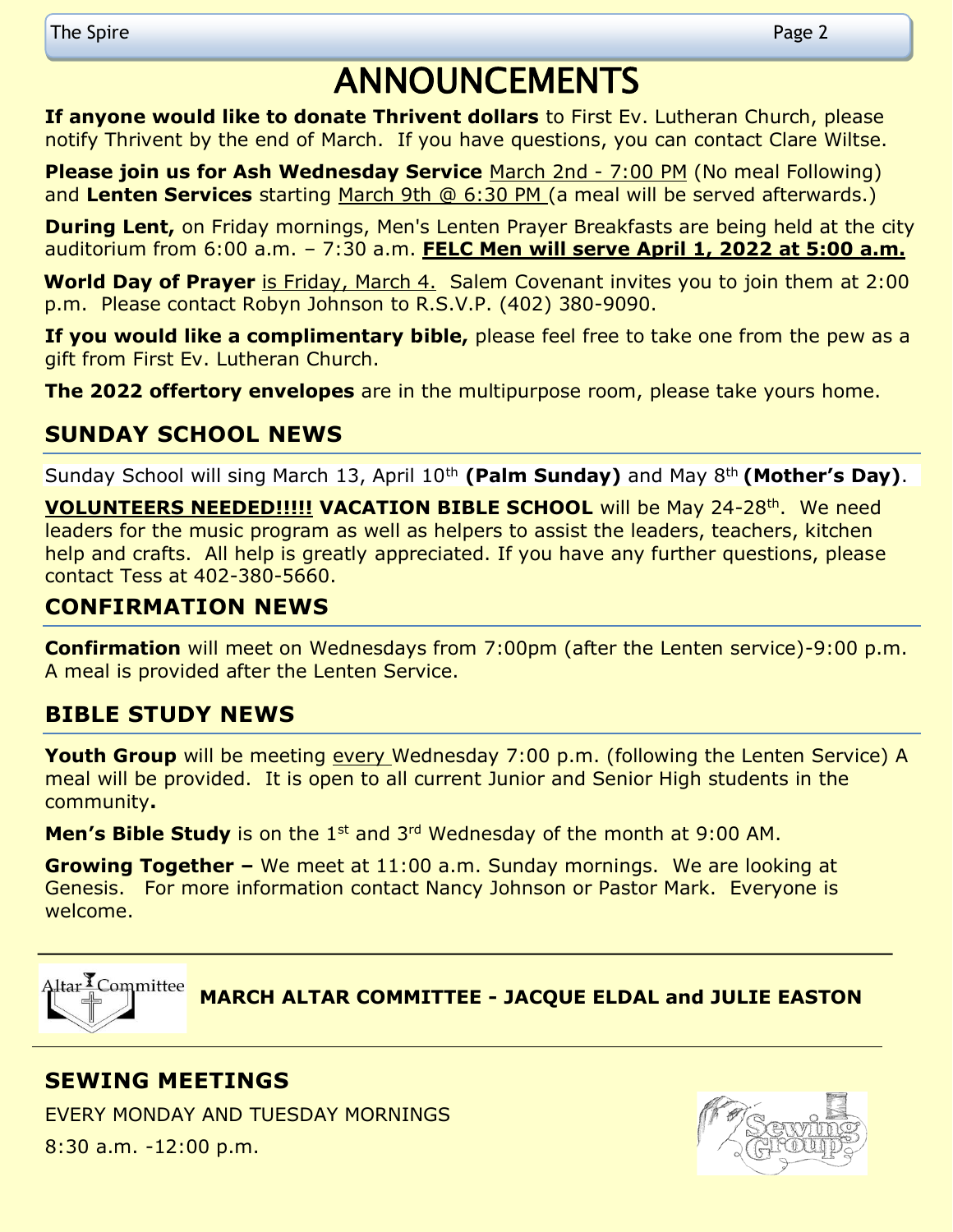# **W**omen **O**f the **W**ord **(WOW)**

| March 2  Ash Wednesday                                    |                |
|-----------------------------------------------------------|----------------|
| March 4  World Day of Prayer @ Salem Covenant @ 2:00 p.m. |                |
| March 7 Executive Meeting-9:00 a.m.                       |                |
| March 9 Group Meetings - 9:00 a.m. & 5:00 p.m.            |                |
| Lenten Services-Hannah Serve                              | <b>CONNECT</b> |
| March 16  Lenten Services-Young Adults Serve              | Company of     |
| March 23  Lenten Services-Ruth Serve                      |                |
| March 30 Lenten Services-Hannah Serve                     |                |
| Clean Kitchen  Hannah                                     |                |



Women of the Word

**IN OUR PRAYERS OF CONCERN PLEASE INCLUDE:** Marshall Tofte, Ethan Johnson, Jim Nelson, Mona Tanksley, Ron Nelson, Mike Hillgren, Elfie Nelson, Janelle Dirksen **(Greg Doffin's mother)**, Arlene Carper, Aaron Anderson, Teresa Egbers, Connie Peterson, Larry Starman, John Mead **(Hilda Benne's nephew)**, Barbara Ashton, Laurie Canarsky, Paul Anderson, Haylee Werth **(Doc & Bev Peterson's Great Granddaughter)**, Denise Hall Salzbrenner, **(Phil and Judy Hall's daughter)**, Landon Johnson, Jane Stucky, Jackie Kirkpatrick **(Julie Gershon's mother)**, Bill Dix, Deloris Nielsen, Tony Kochel **(Hilda Benne's nephew-in-law)**, Stacy Long, Lincoln Nobel Hangman **(Julie Gershon's nephew),** the families of Janice Johnson, Stan Pearson, Angie Harney and Dr. Richard Mulder **(Rick Mulder's dad)**, our service men and women and all those deployed to foreign countries, rescue workers, and law enforcement officers and our shut-ins, and our youth ministry.

#### **MARCH BIRTHDAYS**

- 1 Teresa Egbers, Cynthia Johnson, Eric Miller, Mollie Kate Blanc
- 2 Nancy Wonka
- 3 Ruth Wallerstedt, Herb Brader
- 4 Clendon Rost, Kiersten Elsasser
- 5 Ron Brudigam, Charles Seagren
- 7 James Unwin
- 8 Spencer Bromm
- 9 Heath Anderson, Oliver Elsasser
- 10 Connie Anderson, Julie Jones
- 11 Teigan Case, Rylee Stevenson, Landon Johnson
- 13 Alexis VonEssen
- 14 Russell Peterson, Laura Schnoor, Garrison Dodge, Shirley Lowe
- 15 Scott Krutilek, Emma Wallerstedt, Gloria Wedegren
- 16 Scott Lindstrom, Susie Nelson
- 17 Lee Peterson
- 18 Jeff Nelson
- 19 Baker Blanc, Hayden Johanson
- 20 Linda VonEssen
- 21 Mike Denton, Dan Kahlandt
- 22 Dolores Bailey, Vern Jensen
- 25 Dexter VonEssen, Don Wallace
- 26 Connor Guill, Kent Johnson, Richard Strom, Henry Unwin
- 27 JoAnna Going
- 28 Mary Alice Pearson
- 29 William Akingbade, Cheryl Denker, Don Wolf
- 30 LeighAnn (Blomenkamp)McCartney, Richard Mulder, Eric Easton, Mallory (Blanc) Rybak
- 31 Judy Troupe

#### **MARCH ANNIVERSARIES**

- 7 Jay & Diane Lindstrom
- 15 Kaleb & Luryn Andersen
- 17 Gary & Joann Powell
- 18 Merle & Karen Karstens Mike and Karen Blanc
- 24 Andrew and Stephanie Brudigam
- 27 Mike & Janna Kloth

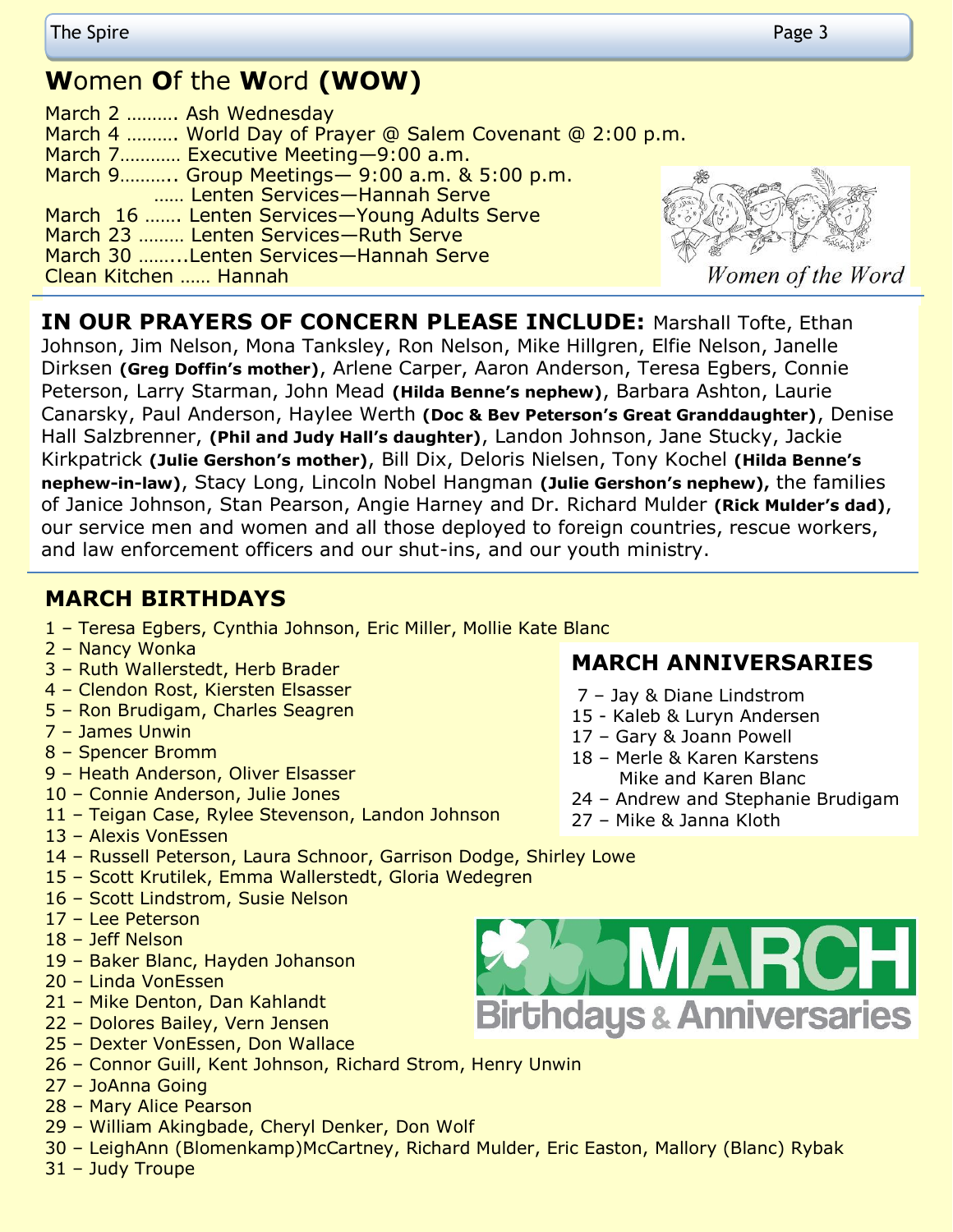#### **First Evangelical Lutheran Church Oakland, Nebraska Annual Meeting January 30, 2022**

The annual meeting of the congregation of First Evangelical Lutheran Church was held January 30, 2022. President Nathan Anderson called the meeting to order at 10:35 a.m. noting that a quorum was met with 53 members in attendance. Pastor Eldal gave his opening devotions and began by noting, "We have a God that can bring healing and restoration to congregations and to our individual lives and I think we have seen this in the last eighteen months as we have recovered from the pandemic."

The minutes of the previous meeting were read, and a motion was made by Amy Rost to approve them. Motion was seconded by Melinda Johnson. Vote taken and the motion carried.

The report of the nominating committee was given by Amy Rost who was filling in for Darrell Denker. Amy began by thanking the council members for their time and dedication to the church. Present church council member tenures were discussed noting that at the end of this church council year we would have to be looking for three nominations for council. Amy also covered Outreach Members noting that Dr. James Unwin and Melinda Johnson's terms would be expiring. Amy added that the outgoing Council and Outreach members agreed to reinvest their time and run for another term.

Nathan opened the floor up to nominations for either the Council or Outreach committee. No further nominations were made. Sharon Peterson motioned those nominations cease. Dr. Jon Seagren seconded. Vote taken and motion carried.

Nathan called for a show of hands to vote on accepting Council and Outreach nominees. Vote taken and show of hands was unanimous.

The report of the auditing committee was given by Mike Blanc who reported that the Auditing Committee met on Jan 23, 2022 with Nathan Anderson, Scott Gatewood and Mike Blanc in attendance. Mike reported that a thorough review was conducted, and all was found to be in good order. Mike thanked Audrey Unwin for her work as church treasurer making the work of the Auditing Committee so easy and straight forward. A motion was made by Travis Thomsen and seconded by Sandra Johnson to approve the Auditing Committee report. Vote taken and motion carried.

Prior to discussing committee reports, Nathan thanked Lela Heineman and the Dorcas Society for their contributions to the church. The Dorcas Society was disbanded due to aging membership and the effects of COVID.

Pastor Eldal provided his Pastor's Report and began by expressing his thanks. He noted that we were having a generational change to the council members stating that most members were middle aged, like himself. Pastor Mark stated that we would be starting to take attendance again following the setting aside of attendance during COVID. Pastor Mark concluded his report by thanking the congregation for allowing him to be our pastor.

Nathan noted that committee reports were available for review in the annual report. Reports addressed in session:

- 1. The Outreach Committee report was given by Dr. James Unwin. Dr. Unwin noted that the Outreach had \$47,916.34 in funds to distribute. Two categories were added this year, Hi-League and Pay-it-Forward. Dr. Unwin noted that the rent from the farm ground this year was a big help in adding to the funds for distribution.
- 2. The Financial Secretary and Treasurer's Report was given by Audrey Unwin. Audrey noted that we had a very good year and we continue to receive a lot of offerings directly into our account through online giving. Audrey noted that education expenses were down due to the costs of vacation bible school being shared with other congregations participating in the community vacation bible school.

Old Business: None presented.

New Business: Benevolence and Mission Support – It was reported that the church council has recommended that \$12,000 be equally divided between the LCMC, Oakland Ministerial Association,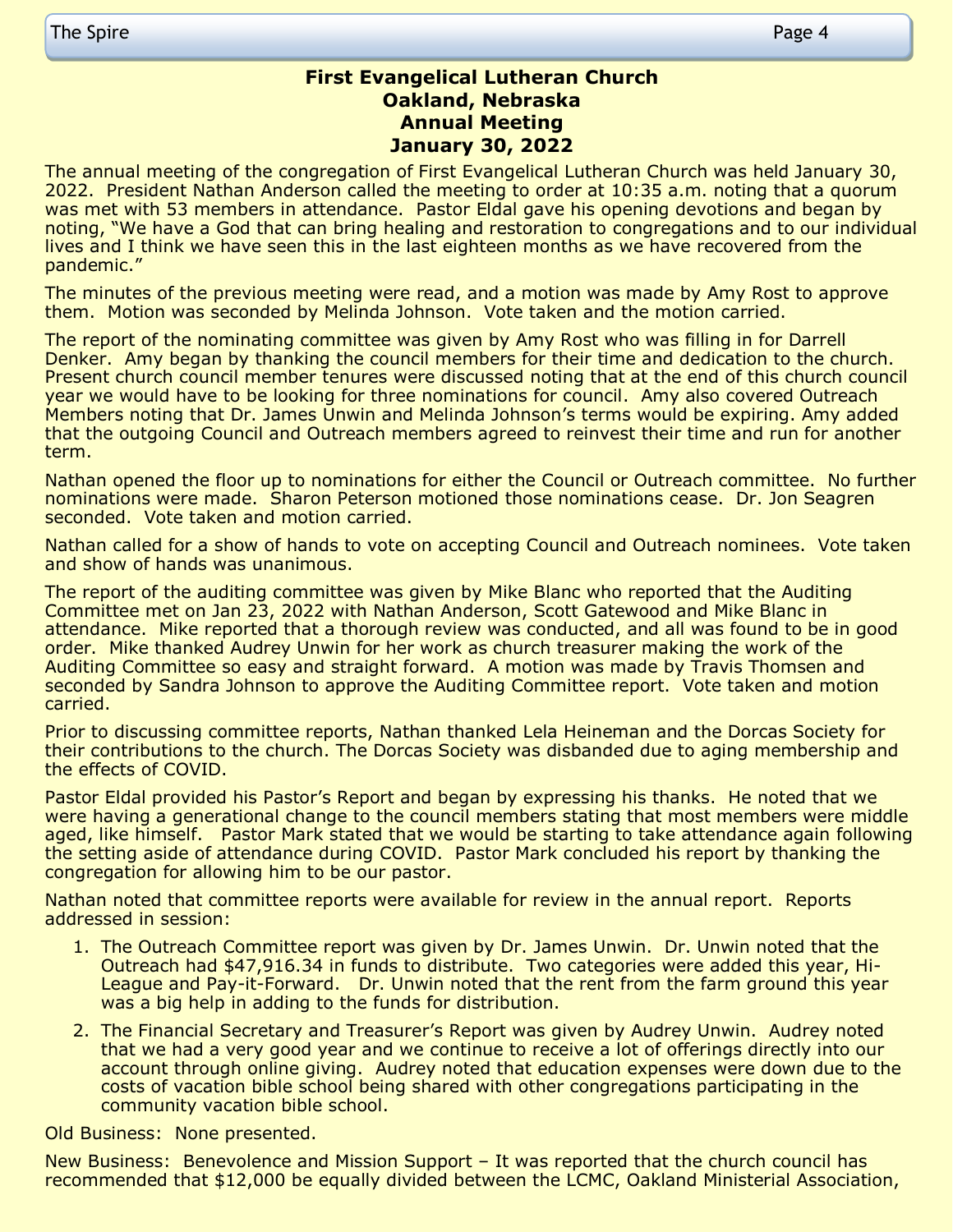Oakland Food Bank, Dr. Stuart Embury and Lutheran Family Services. A motion was made by Dr. Jon Seagren, seconded by Brad Bousquet to distribute the money as recommended by the board. Vote taken and motion carried.

Nathan reviewed the 2022 budget and began by stating that there were not a lot of changes from last year with this year's budget proposal increasing by only \$500. Included in the new budget were cost of living increases for Pastor Mark and the staff. There being no further questions raised on the budget, a motion was made by Clendon Rost, seconded by Keri Thomsen to approve the budget. Vote taken and motion carried concluding the new business.

Open Discussion: Sandy Husar asked if another committee was being formed to assume the funeral luncheon duties that the former Dorcas Society managed. Nathan pointed out that the annual report included a Funeral Luncheon Committee with Janice Case and Sandy Slatt listed as points of contact. Pastor Mark stated that there would have to be some further discussion on this. Tess Johnson recommended consulting with Lela Heineman.

There being no further business, a motion was made by Dr. Jon Seagren to adjourn the meeting. Motion seconded by Amy Rost. Vote taken and motion carried.

Prior to the adjourning, Nathan stated that offering plates were available and the annual meeting offering would go to the Oakland Ministerial Association.

The traditional soup lunch was omitted due to COVID safety concerns however rolls and coffee were available. An organizational meeting of the new council would follow the annual meeting.

The meeting adjourned at 11:08 with all saying the Lord's Prayer.

Respectfully submitted,

Mike Blanc

#### **First Evangelical Lutheran Church Oakland, Nebraska**

#### **Council Meeting Minutes for Meeting following Annual Meeting on January 30, 2022**

The church council met at 11:23 a.m., January 30, 2022, following the annual church meeting. In attendance were Pastor Eldal, Nathan Anderson, Mike Blanc, Brad Bosquet, Kathy Pearson, Keri Thomsen, Susan Mulder, Melanie Johanson, Scott Gatewood and Clendon Rost. Church council officers were solicited. Current church council officers agreed to remain in their positions with Nathan Anderson-President, Susan Mulder-Vice President and Mike Blanc-Secretary.

The board provided unanimous consensus of the council officers.

New Business:

- 1. Discussed procuring a new soundboard and wireless system. The council agreed to getting a quote and procure the needed items
- 2. As announced in the annual meeting, the DORCAS Society was dismantling. Concerns were raised on how to proceed with funeral service luncheons. Susan volunteered to talk with Lela Heineman for recommendations.
- 3. Pastor Mark discussed the Evangelism Committee's recommendation that a Vision Committee be formed to determine ways that our church can best serve the community.

Next meeting designated for Mar 7, 2022 at 7:00 pm.

February Communion: Clendon Rost

March Devotions: Mike Blanc

March Communion: Melanie Johanson

Meeting adjourned at 11:47 with Pastor Mark praying.

Mike Blanc, Secretary

| <b>FEBRUARY</b><br><b>ATTENDANCE</b>    |  |
|-----------------------------------------|--|
| $586$ 133<br>12 & 13 166<br>19 & 20 121 |  |
| $3081$ 119                              |  |

#### **FEBRUARY FINANCES**

| Regular           | \$14,100.00  |
|-------------------|--------------|
| <b>Designated</b> |              |
| Sunday School \$  | 10.00        |
| Wed.NiteYouth \$  | 90.00        |
| Supplies          | 106.00<br>\$ |
| Memorial          | 250.00<br>\$ |
| PayItForward      | \$1,340.00   |
| Misc.             | 96.00<br>\$  |
| TOTAL             | \$14,892.00  |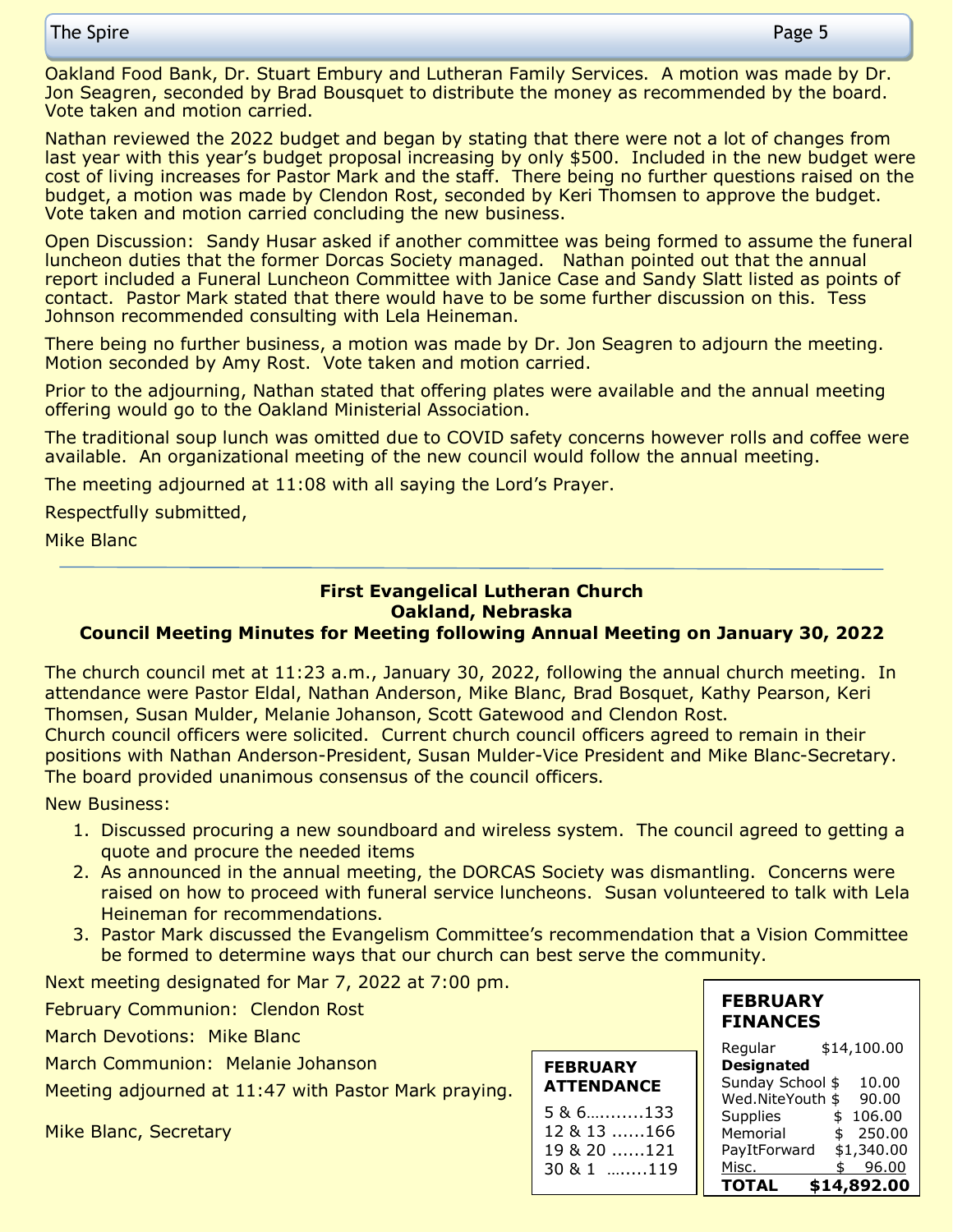# **March 2022**

| <b>Sun</b>                                                                                                                                                                                   | <b>Mon</b>                                                                                                               | Tue                                                                                                                            | <b>Wed</b>                                                                                                                                                                                           | Thu                                                                                                                  | Fri                                                                                                                                                                                                    | <b>Sat</b>                                                                                            |
|----------------------------------------------------------------------------------------------------------------------------------------------------------------------------------------------|--------------------------------------------------------------------------------------------------------------------------|--------------------------------------------------------------------------------------------------------------------------------|------------------------------------------------------------------------------------------------------------------------------------------------------------------------------------------------------|----------------------------------------------------------------------------------------------------------------------|--------------------------------------------------------------------------------------------------------------------------------------------------------------------------------------------------------|-------------------------------------------------------------------------------------------------------|
|                                                                                                                                                                                              |                                                                                                                          | 8:30AM SEWING<br><b>GROUP</b><br>7:30PM A.A.<br><b>MEETING</b>                                                                 | $\overline{2}$<br>9:00AM MEN'S<br><b>BIBLE STUDY</b><br><b>7:00PM ASH</b><br><b>WEDNESDAY</b><br><b>SERVICES</b><br>7:00 PM -9:00<br>P.M. YOUTH<br><b>GROUP &amp;</b><br><b>CONFIRMATION</b>         | $\overline{3}$<br>7:30PM<br>N.A.<br><b>MEETING</b>                                                                   | $\overline{4}$<br>$6:00 - 7:30$ A.M.<br><b>MEN'S LENTEN</b><br><b>PRAYER</b><br><b>BREAKFAST @ City</b><br>Auditorium<br><b>WORLD DAY OF</b><br><b>PRAYER</b><br>2:00 PM @ SALEM<br><b>COVENANTANT</b> | 5 <sup>1</sup><br>5:30PM<br><b>COMMUNION</b><br><b>SERVICE</b>                                        |
| 6<br>9:30AM<br><b>COMMUNION</b><br><b>SERVICE</b><br>10:30AM<br><b>FELLOWSHIP&amp;</b><br><b>SUNDAY SCHOOL</b><br><b>CHOIR SINGS</b>                                                         | $\overline{7}$<br>8:30AM<br><b>SEWING</b><br><b>GROUP</b><br>7:00PM<br><b>CHURCH</b><br><b>COUNCIL</b><br><b>MEETING</b> | 8<br>8:30AM SEWING<br><b>GROUP</b><br>7:30PM A.A.<br><b>MEETING</b>                                                            | 9<br><b>6:30PM LENTEN</b><br><b>SERVICES</b><br>7:00 PM -9:00<br>P.M. YOUTH<br><b>GROUP &amp;</b><br><b>CONFIRMATION</b>                                                                             | 10<br>7:30PM<br>N.A.<br><b>MEETING</b>                                                                               | 11<br>$6:00 - 7:30$ A.M.<br><b>MEN'S LENTEN</b><br><b>PRAYER</b><br><b>BREAKFAST @ City</b><br>Auditorium                                                                                              | 12<br>5:30PM<br><b>WORSHIP</b><br><b>SERVICE</b><br><b>E TO CHANGE M</b><br>D<br>찢<br><b>ECLOCKS!</b> |
| 13<br>9:30AM YOUTH<br><b>SERVICE</b><br>10:30AM<br><b>FELLOWSHIP&amp;</b><br><b>SUNDAY SCHOOL</b><br><b>DAY LIGHT</b><br><b>SAVINGS TIME</b><br><b>Sunday School</b><br><b>Children Sing</b> | 14<br>8:30AM<br><b>SEWING</b><br><b>GROUP</b>                                                                            | 15<br>8:30AM SEWING<br><b>GROUP</b><br>7:30PM A.A.<br><b>MEETING</b>                                                           | 16<br>9:00AM MEN'S<br><b>BIBLE STUDY</b><br><b>6:30PM LENTEN</b><br><b>SERVICES</b><br>7:00PM -9:00<br>P.M. YOUTH<br><b>GROUP &amp;</b><br><b>CONFIRMATION</b><br><b>ST. PATRICK'S</b><br><b>DAY</b> | 17<br>9:00 AM<br><b>LOGAN</b><br><b>VALLEY</b><br><b>QUILTERS</b><br><b>MEET</b><br>7:30PM<br>N.A.<br><b>MEETING</b> | 18<br>$6:00 - 7:30$ A.M.<br><b>MEN'S LENTEN</b><br><b>PRAYER</b><br><b>BREAKFAST @ City</b><br>Auditorium                                                                                              | 19<br>5:30PM<br><b>WORSHIP</b><br><b>SERVICE</b><br><b>FIRST DAY</b><br>OF SPRING                     |
| 20<br>9:30AM WORSHIP<br><b>SERVICE</b><br>10:30AM<br><b>FELLOWSHIP&amp;</b><br><b>SUNDAY SCHOOL</b>                                                                                          | 21<br>8:30AM<br><b>SEWING</b><br><b>GROUP</b>                                                                            | 22<br>8:30AM SEWING<br><b>GROUP</b><br>2:00 PM LOGAN<br><b>VALLEY</b><br><b>QUILTERS MEET</b><br>7:30PM A.A.<br><b>MEETING</b> | 23<br><b>6:30PM LENTEN</b><br><b>SERVICES</b><br>7:00 PM -9:00<br>P.M. YOUTH<br><b>GROUP &amp;</b><br><b>CONFIRMATION</b>                                                                            | 24<br>7:30PM<br>N.A.<br><b>MEETING</b>                                                                               | 25<br>$6:00 - 7:30$ A.M.<br><b>MEN'S LENTEN</b><br><b>PRAYER</b><br><b>BREAKFAST @ City</b><br>Auditorium                                                                                              | 26<br>5:30PM<br><b>WORSHIP</b><br><b>SERVICE</b>                                                      |
| 27<br>9:30AM WORSHIP<br><b>SERVICE</b><br>10:30AM<br><b>FELLOWSHIP&amp;</b><br><b>SUNDAY SCHOOL</b><br><b>CHOIR SINGS</b>                                                                    | 28<br>8:30AM<br><b>SEWING</b><br><b>GROUP</b>                                                                            | 29<br>8:30AM SEWING<br><b>GROUP</b><br>7:30PM A.A.<br><b>MEETING</b>                                                           | 30                                                                                                                                                                                                   | 31<br>7:30PM<br>N.A.<br><b>MEETING</b>                                                                               | $6:00 - 7:30 A.M.$<br><b>MEN'S LENTEN</b><br><b>PRAYER</b><br><b>BREAKFAST @ City</b><br>Auditorium<br><b>FELC MEN SERVE</b>                                                                           | $\overline{2}$<br>5:30PM<br><b>COMMUNION</b><br><b>SERVICE</b>                                        |
| $\Omega$                                                                                                                                                                                     |                                                                                                                          | $\sigma$                                                                                                                       |                                                                                                                                                                                                      |                                                                                                                      | $\mathcal{L}(\mathcal{O})$                                                                                                                                                                             |                                                                                                       |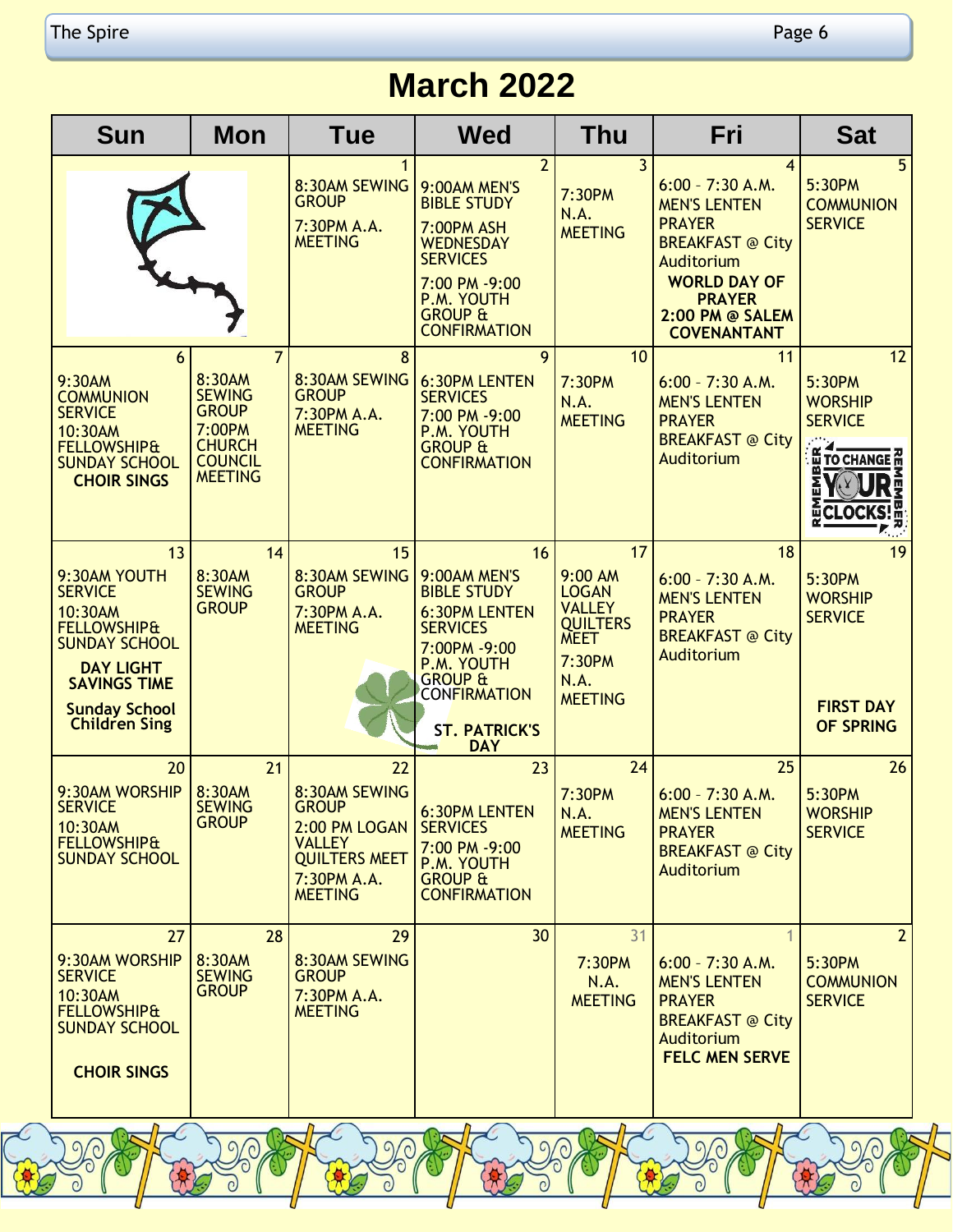## **CHURCH DUTIES – MARCH 2022**

#### **Wednesday, March 3** – **Ash Wednesday Service**

Head Usher - Roger Moderow Sound – Tess Johnson Acolyte - Colton Moseman National Screen - Sage Sydow-Stock Lenten Service Accomp. - Bryan Bohn

#### **Sunday, March 6, 2022 - Communion Service**

Coffee, Greeting & Usher - Brad, Alissa, Emmy, Megan, Carter and Caleb Bousquet Head Ushers - Sam Schmidt and Roger Moderow Reader - Mona Tanksley Network Cound Dan Tanksley Broadcast – Grady Gatewood Acolyte - Colton Moseman New Screen Sage Sydow-Stock Sat. Night Pianist Cindy Blanc Sun Morning Accomp. Bryan Bohn

#### **Wednesday, March 9** - **Lenten Service**

Head Usher - Sam Schmidt Sound – Dan Tanksley Acolyte - Preston Rost Screen - Piper Tanksley Lenten Service Accomp. - Bryan Bohn

#### **Sunday, March 13, 2022 - Youth Service**

Coffee, Greeting & Usher - Mike and Karen Blanc Head Usher - Larry Johnson Reader - Youth Group Sound - Tess Johnson Broadcast - Adilen Rennerfeldt **Acolyte - Piper Tanksley** Screen - Mia Thomsen Sat. Night Pianist - Ruth Wallerstedt Sun Morning Accomp. - We The Many

#### **Wednesday, March 16, 2022 - Lenten Service**

Head Usher - Larry Johnson Sound - Tess Johnson Acolyte - Mia Thomsen Screen - Grace Wallerstedt Lenten Service Accomp. - Bryan Bohn

#### **Sunday, March 20, 2022 - Service of Word and Prayer**

Coffee, Greeting & Usher - Darrell & Cheryl Denker and Betty & Nathaniel Dixon Head Usher - Brad Bousquet and/or Charlie Seagren **Sound - Dan Tanksley** Broadcast - Brayden Selk Acolyte - Grace Wallerstedt Screen - Joseph Findlay Sat. Night Pianist - Danny Bedrnicek Sun Morning Accomp. - Bryan Bohn

#### **Wednesday, March 23, 2022 - Lenten Service**

Head Usher - Brad Bousquet and/or Charlie Seagren Acolyte -Joseph Findlay New York Screen - Tate Penke Lenten Service Accomp. - Bryan Bohn Sound – Tess Johnson

#### **Sunday, March 27, 2022 - Service of Word and Prayer**

Coffee, Greeting & Usher - Loren, Julie, Lillian, Landon and Logan Ehlers Head Usher - Clare Wiltse Reader - Kathy Pearson Sound - Travis Thomsen Broadcast - Anisten Rennderfeldt Acolyte - Tate Penke Screen - Brody Tanksley Sat. Night Pianist - Ruth Wallerstedt Sun Morning Accomp. - Bryan Bohn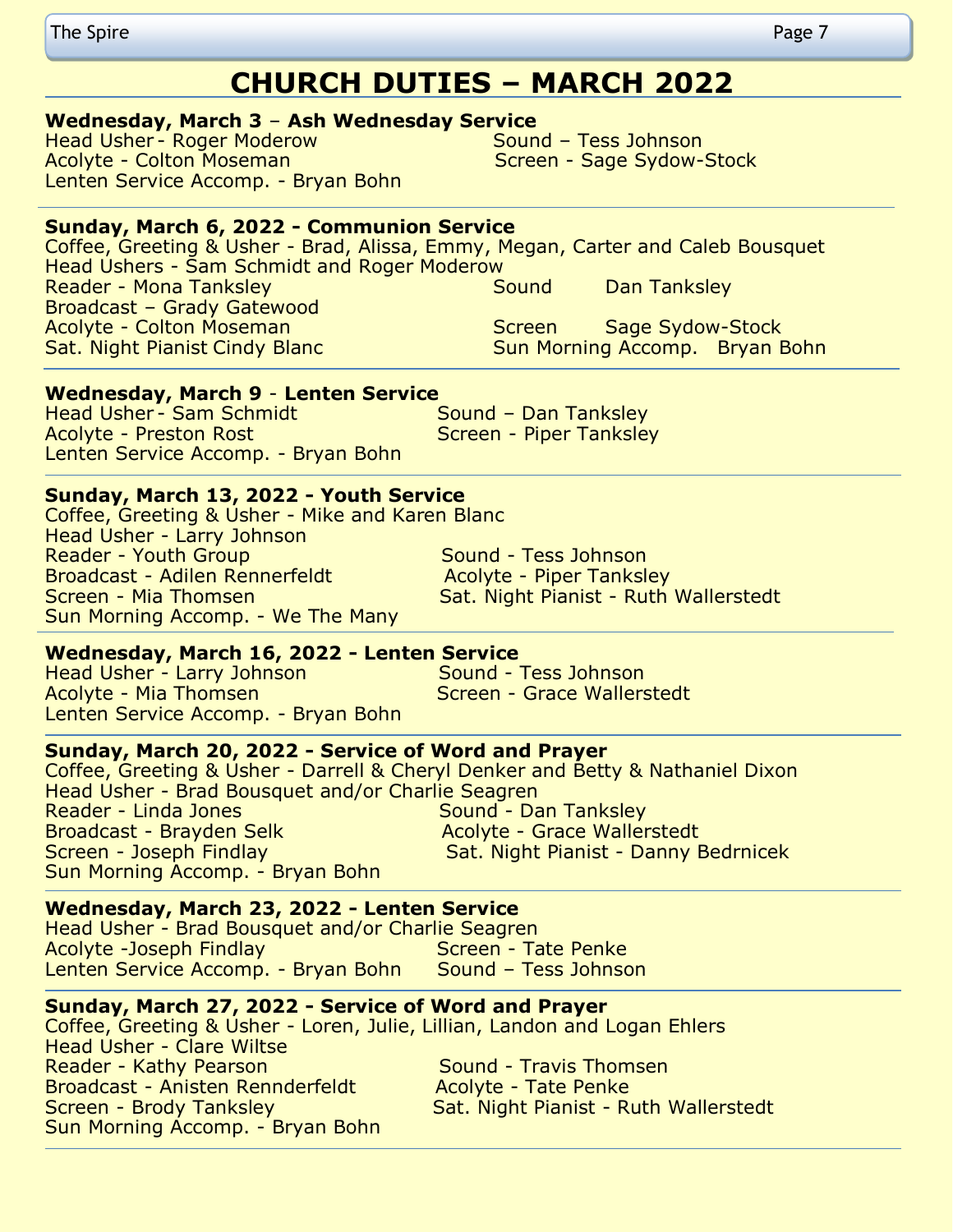#### **Sunday, April 3, 2022 - Communion**

Coffee, Greeting & Usher - Gary & Gail Elsasser and Trent and Kiersten and Oliver Elsasser Head Usher - Sam Schmidt and Roger Moderow Reader - Sandy Husar Sound - Dan Tanksley Broadcast - Lillian Ehlers Acolyte - Colton Tanksley Screen - Sonia Bedrnicek Manuel Sat. Night Pianist -Sun Morning Accomp. - Bryan Bohn

#### **Wednesday, April 6, 2022 Lenten Service**

**Head Usher - Clare Wiltse** 

Acolyte - Brody Tanksley North Colton Tanksley

#### **Sunday, April 10, 2022 Palm Sunday**

Coffee, Greeting & Usher - Scott, Lisa, Grady and Rachel Gatewood Head Usher - Larry Johnson Reader - Sandra Johnson Sound - Tess Johnson Broadcast Gretchen Seagren Acolyte - Caleb Bousquet **Screen - Landon Ehlers** Sat. Night Pianist - Ruth Wallerstedt Sun Morning Accomp. We The Many

#### **Thursday, April 14, 2022 Maundy Thursday**

Head Usher - Brad Bousquet

Acolyte - Landon Ehlers Screen - Lyndsey Johnson

#### **Friday, April 15, 2022 Good Friday**

Head Usher - Clare Wiltse Acolyte - Lyndsey Johnson Screen - Javar Larson

#### **Sunday, April 17, 2022 Easter**

Coffee, Greeting & Usher - Jarvis, Amy, Connor, Corbin and Victor Guill Head Usher - Brad Bousquet Reader – Beverly Peterson Sound – Dan Tanksley Broadcast – Tess Johnson Acolyte – Javar Larson Screen – Myesha Larson Sun Morning Accomp. – Bryan Bohn

Coffee, Greeting & Usher - Head Usher - Larry Johnson Reader - Sound – Tess Johnson Acolyte- Carolyn Magnusson Screen – Lyndsey Johnson Sun Morning Accomp. -

> **Thank you for your help in these important areas! If you can't be here, please find someone to take your place.**

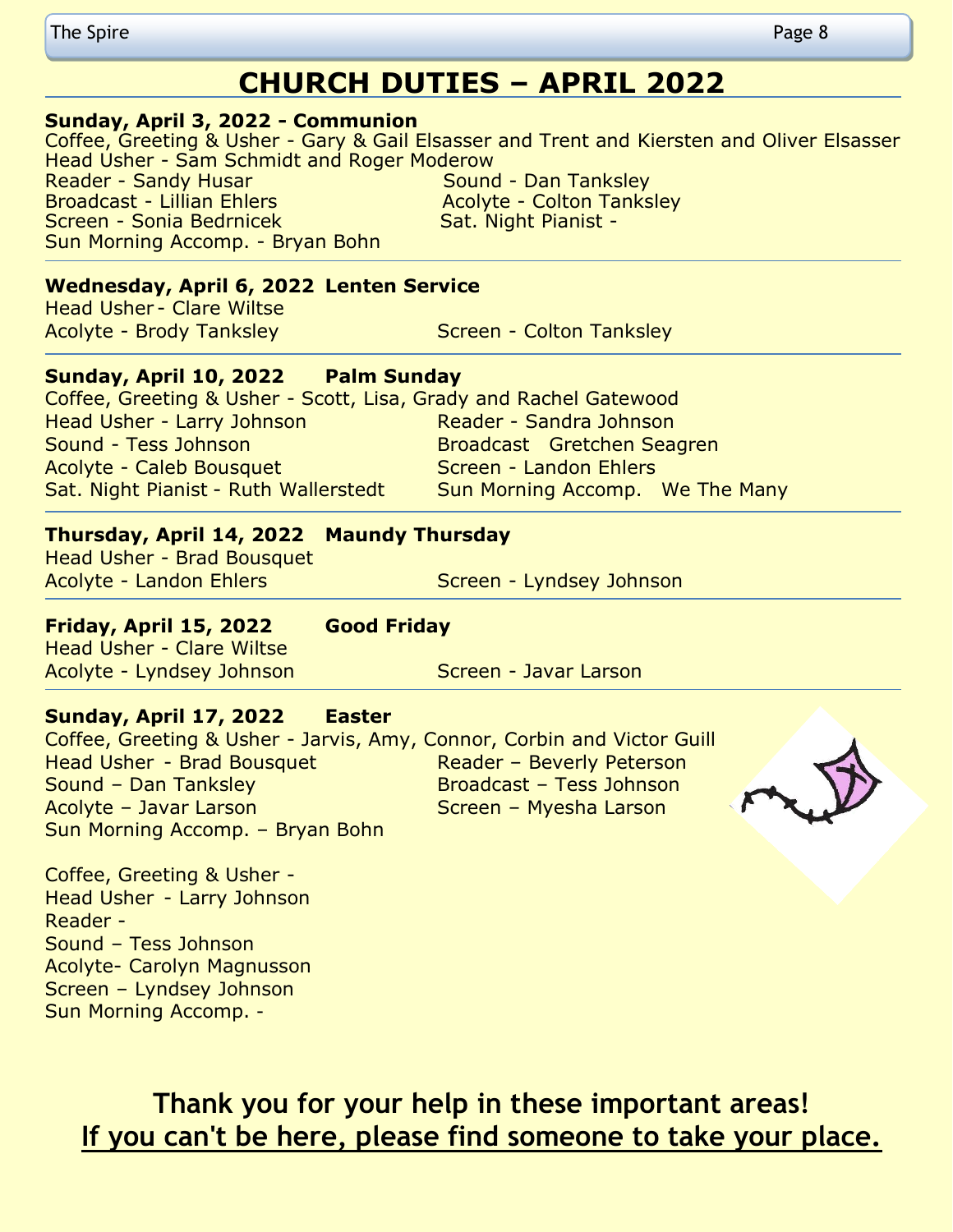# **"Church Duties" sign-up sheet.**

As we start to prepare for the assignment list of "church duties" from May 2022-August 2023, we would like to give you an opportunity to help us develop this list. If you have specific dates that you would like to serve, please complete the following information and turn it into the church office **by May 1st**. It is anticipated that everyone will need to assist once or twice a year, so please provide two dates that work for you.

| <b>NAME</b>                                                                                                                                                                                                                         | <b>DATE #1</b> |  |
|-------------------------------------------------------------------------------------------------------------------------------------------------------------------------------------------------------------------------------------|----------------|--|
|                                                                                                                                                                                                                                     | <b>DATE #2</b> |  |
|                                                                                                                                                                                                                                     |                |  |
|                                                                                                                                                                                                                                     |                |  |
|                                                                                                                                                                                                                                     |                |  |
| <b>ORDER FORM - EASTER LILIES TO DECORATE THE CHURCH</b>                                                                                                                                                                            |                |  |
|                                                                                                                                                                                                                                     |                |  |
|                                                                                                                                                                                                                                     |                |  |
| In memory/honor of: <u>contained a series of</u> the memory of the series of the series of the series of the series of the series of the series of the series of the series of the series of the series of the series of the series |                |  |

Please give this form to Tess in the office or leave in the offering plate on Sunday morning with \$17 if you wish to order the lily from Simple Blossom flower shop. If you wish to purchase a lily elsewhere and bring it to the church, please attach this form to the lily. Thank you!